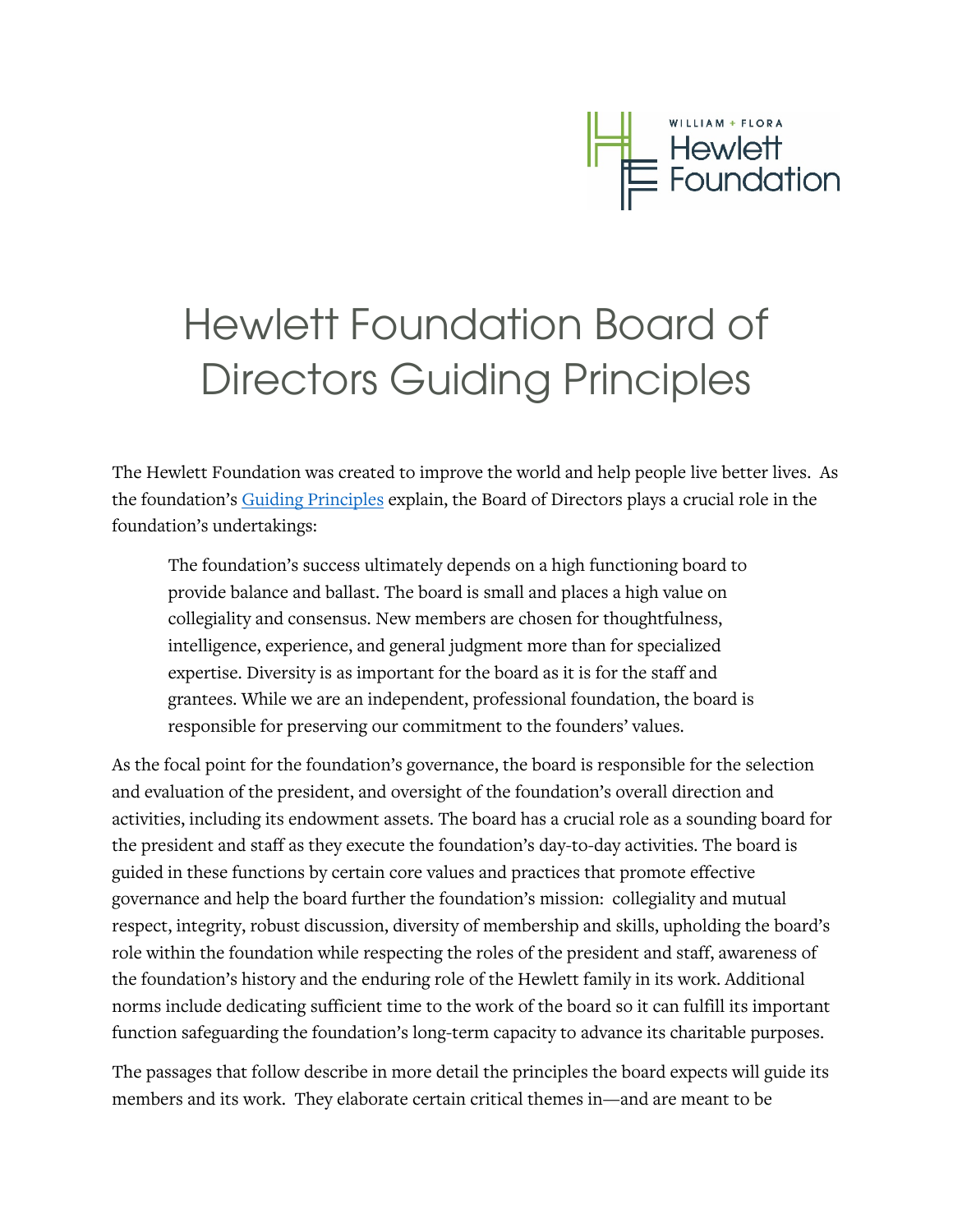thoroughly consistent with—the foundation's own guiding principles.

## The Role and Responsibilities of the Board

#### The board is the Hewlett Foundation's fiduciary. It performs its functions while upholding the highest standards of integrity.

The board serves as the fiduciary for the Hewlett Foundation. The board is responsible for selecting and evaluating the president and approving the overall spending budget. Board members are bound to uphold a duty of loyalty: acting in the best interest of the foundation, not their own interests or those of any other party. They are likewise bound to act with a duty of care: to fulfill their role with the degree of care that a reasonable person would use in similar situations. The board fulfills these duties when members read board materials, participate actively in board deliberations, act in good faith, and ask questions. The board upholds the highest standards of integrity by scrupulously following the spirit and letter of the foundation's conflict of interest policy, and supporting a culture in which board members and foundation leadership and staff are attentive to concerns about ethics.

The responsibility to serve as fiduciary, and all associated decision-making power not specifically delegated to committees or the chair, rests with the entire board rather than any individual member or subset of the board.

In playing this critical governance role and providing input, the board functions as one leg of a three-legged stool—along with the president and the staff—that sustains the foundation's work. Deference matters in two directions: from the president and staff to the board in light of its fiduciary role and diversity of perspectives and experience, and from the board to the president and staff given their expertise and institutional responsibilities. The board is mindful of the importance of its own role, but also respectful of the president's role in setting the agenda for the foundation's work and implementing its goals, and the staff's responsibility to serve as the primary sources of expertise and as stewards of the organization's work in particular areas. Because the president is also mindful of the board and its concerns, proposals that come to the board for approval will normally anticipate considerations and trade-offs that could be important in securing the board's assent. The [foundation's guiding principles](https://hewlett.org/autonomy-cooperation-lean-staff-flexible-procedures/) elaborate on this point:

Final decisions rest with the board as a formal and fiduciary matter, but the board makes these decisions with a healthy and prudent measure of deference to the staff's expertise and judgment. The board safeguards our long-term values and effectiveness by probing and challenging staff recommendations with an eye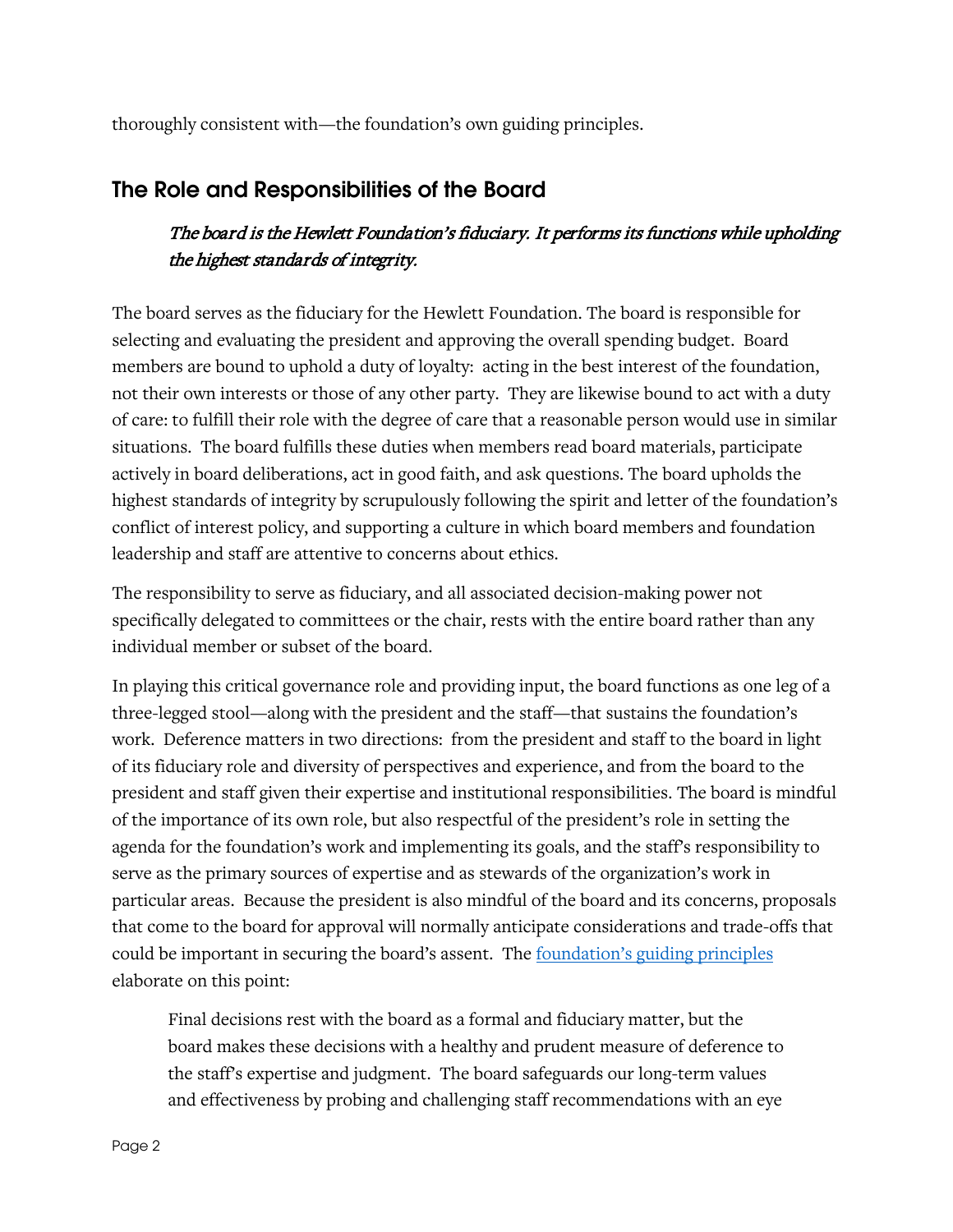on the big picture—helping to ensure that grantmaking strategies have been thoroughly researched and properly vetted and are consistent with the foundation's core values and guiding principles. The board's approach is responsive rather than proactive, and it encourages and makes space for the president and staff to take the lead in recommending strategic directions.

Working with the board and staff, the president is responsible for setting the foundation's overall vision, tone, and strategic direction, as well as for ensuring that its operations are efficient and its grantmaking effective. The president is expected to lead by persuasion: initiating new ideas, but only after listening; setting a direction, but one that incorporates and reflects the views of the board and staff. Relations among the three legs of the Hewlett stool—the president, the board, and the staff—rest upon mutual respect, candid and open communications, and a healthy degree of deference and understanding among all three components. Working closely with the board chair, the president is responsible for maintaining a healthy balance in this regard.

As this passage underscores, the board's operations and principles reflect the need to distinguish between governance and management. The president is the leader of the foundation, the primary architect of its agenda, and the one responsible for management of its day-to-day affairs. The board's role is to ensure the foundation's proper governance while furthering the foundation's long-term capacity to fulfill its mission in a manner consistent with its values, to select and evaluate the president, and to help set and police guardrails consistent with its fiduciary responsibilities.

The board engages in an annual self-evaluation to ensure that its operations are consistent with the foundation's and the board's own guiding principles. This is but one aspect of the board's commitment to continuous learning about the foundation and the impact of its work, as well as a way to improve the board's deliberations in general and ensure its commitment to these principles in particular.

A bedrock value underlying these principles, and the board's work generally, is a robust degree of mutual respect and well-earned trust: among board members, between board members and the chair, and between the board and the president and staff.

In fulfilling its role, the board takes account of the foundation's history and core values and acts so as to ensure their continuing relevance and vitality. These values include an ethic of humility, support for transparency about the foundation's work, a commitment to reasoned deliberation, and support for continuous learning about the work we do and how we do it.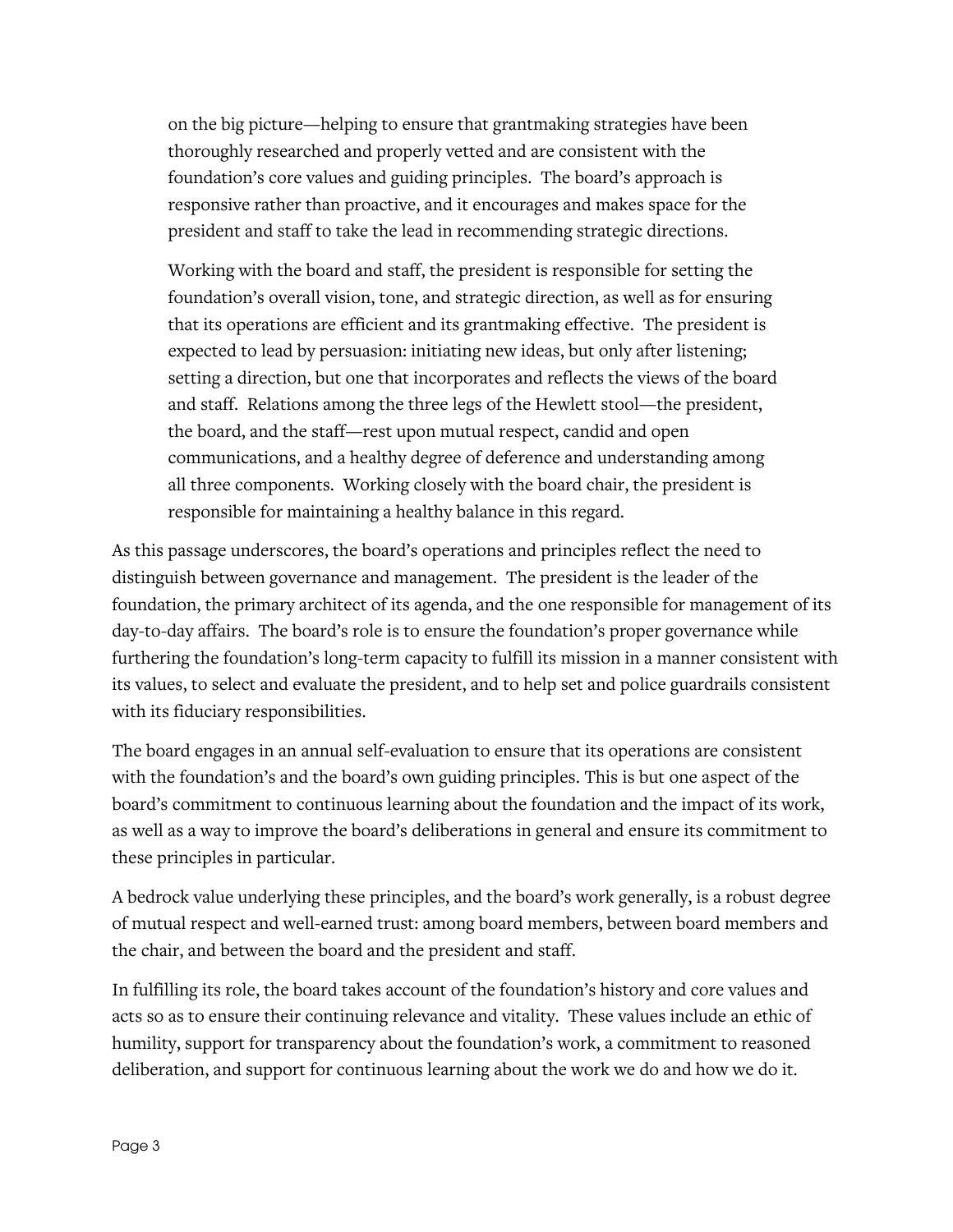## The Role and Responsibilities of Individual Board Members

#### Individual board members bring attention to issues the president or staff may not have fully considered, bearing in mind the need for the board to deliberate together and respect the roles of the president and staff.

The privilege of serving on the board affords its members an opportunity to learn from the broad sweep of the foundation's substantive work, the operations of one of the country's largest philanthropic organizations, and expert staff and guests at board meetings. Consistent with their fiduciary obligation, board members have a responsibility to guide and oversee the broad direction of the foundation's work. They are, in addition, often called upon to play more specific parts in supporting the foundation's charitable activities through committees or specific requests from the president. In return, board members pledge to devote sufficient time to attend all meetings, to read materials circulated in advance of board meetings and committee meetings, and to otherwise honor their fiduciary duty to the foundation.

Board members are chosen in part because their backgrounds will give them a unique perspective, and they are encouraged to voice insights that reflect their distinctive vantage point. But members are also expected to prioritize the interest of the foundation over the pursuit of any personal or factional goal.

The board values generous, respectful deliberation—an ideal that requires the active collaboration of all board members. Board members are expected to take special care to listen to their board colleagues' contributions and to support norms that encourage participation of the entire board, not just a few voices. We also look for board members to contribute their distinctive ideas, while also taking account of board colleagues' previous comments, with the goal of making decisions based on articulable reasons.

Striving for consensus, even with robust discussion, risks being incompatible with a commitment to encourage and thoroughly consider divergent views among board members. Because of this, the chair and individual board members strive to remain especially mindful of the importance of striking an appropriate balance. Where board members hold divergent viewpoints, we want them to be expressed, thoroughly considered, and accommodated where possible. By the same token, however, once the board makes a decision, board members recognize the importance of accepting and supporting it.

Board members may have occasion to discuss the work of the foundation with one another in smaller groups and other settings, whether during breaks in board meetings or between meetings. This is an important and valuable way for board members to test their ideas and check their thinking about issues that may arise during board or committee deliberations.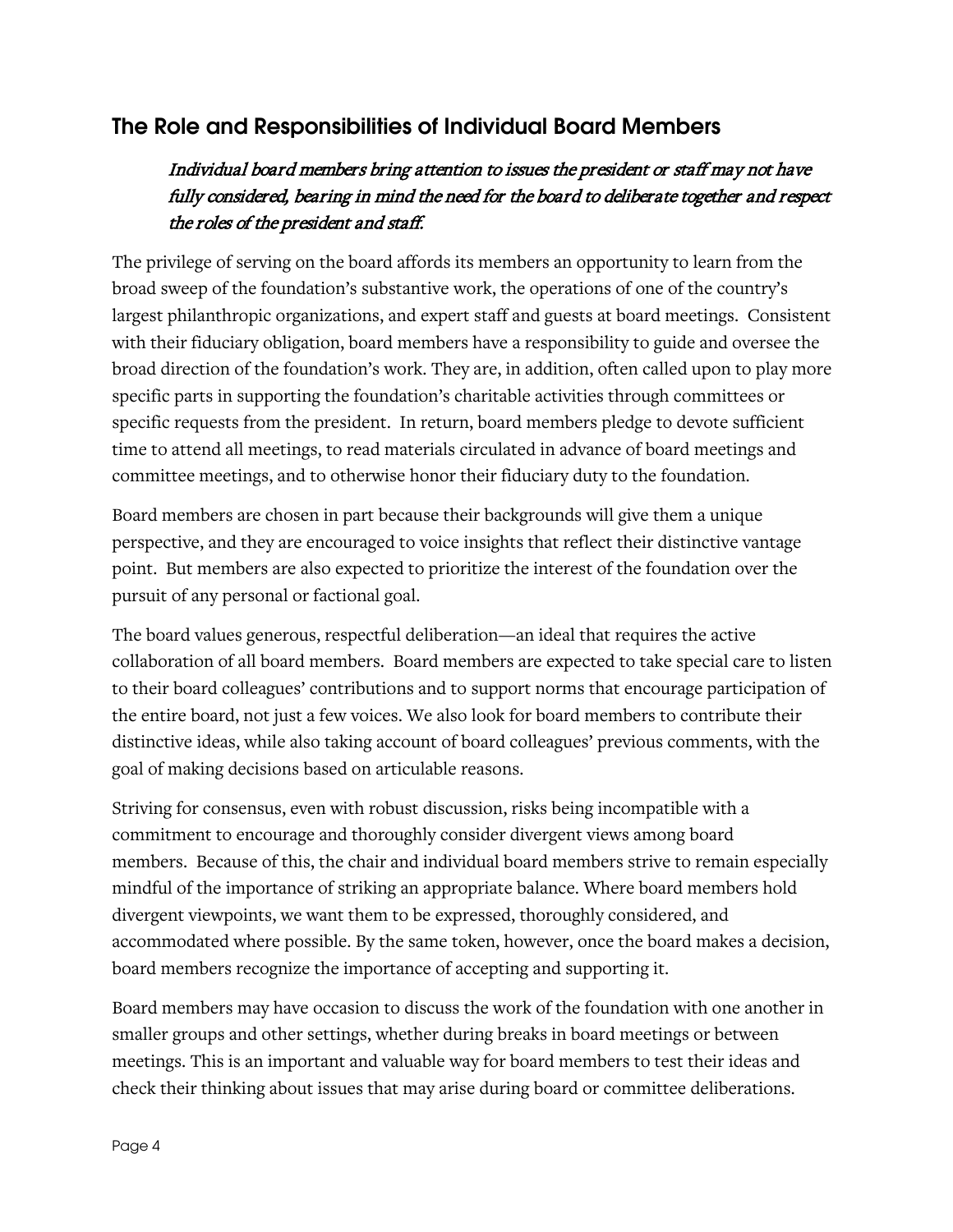While such exchanges are natural and may benefit the foundation in a variety of ways, they deplete the board's mutual trust and capacity for robust deliberation if they become a means by which small groups or factions of the board settle on conclusions in advance.

Board members play an invaluable role by keeping a wider eye out and bringing prudent attention to issues the president or staff may not have fully or persuasively considered. Board members have broad latitude during meetings and deliberations to offer respectful skepticism, disagreement, or critique—perspectives that can be invaluable in furthering the foundation's culture of learning. They must nonetheless recognize that it will not always be possible to address effectively every individual concern raised during discussions. Once board members have said their piece and decisions are taken by the full board or the president, as appropriate, it is important for the board to come together in support of the decision.

Board members are encouraged—consistent with both their fiduciary duty and their collective service as a sounding board for the president—to ask questions of staff or grantees who present at board meetings, as well as to request additional information about the foundation's work though the president. Because the president is responsible for day-to-day oversight of the staff and is the primary point of contact between the foundation staff and the board, board members should consult with the president before contacting staff. Board members should take special care not to communicate with grantees or staff on matters involving present or potential future grants without the approval of the president.

## The Board Process

#### The board's processes are designed to enable the board to perform its governance responsibilities effectively and to serve as a source of sound advice and guidance to the president.

In addition to fulfilling its fiduciary responsibilities, the board serves as a source of sound advice and prudent guidance for the president. The board is also responsible for filling its vacancies, adjusting the foundation's bylaws when needed, approving resolutions (such as those recommending the foundation's annual budget, allocating additional funds, and proposing grants), appointing committee members, and deciding on the delegation of any powers to committees.

To make its operations more efficient, the board has delegated certain specific responsibilities to committees. The Audit Committee is responsible for selecting the auditor and making a recommendation to the board about whether to accept audited financial statements. The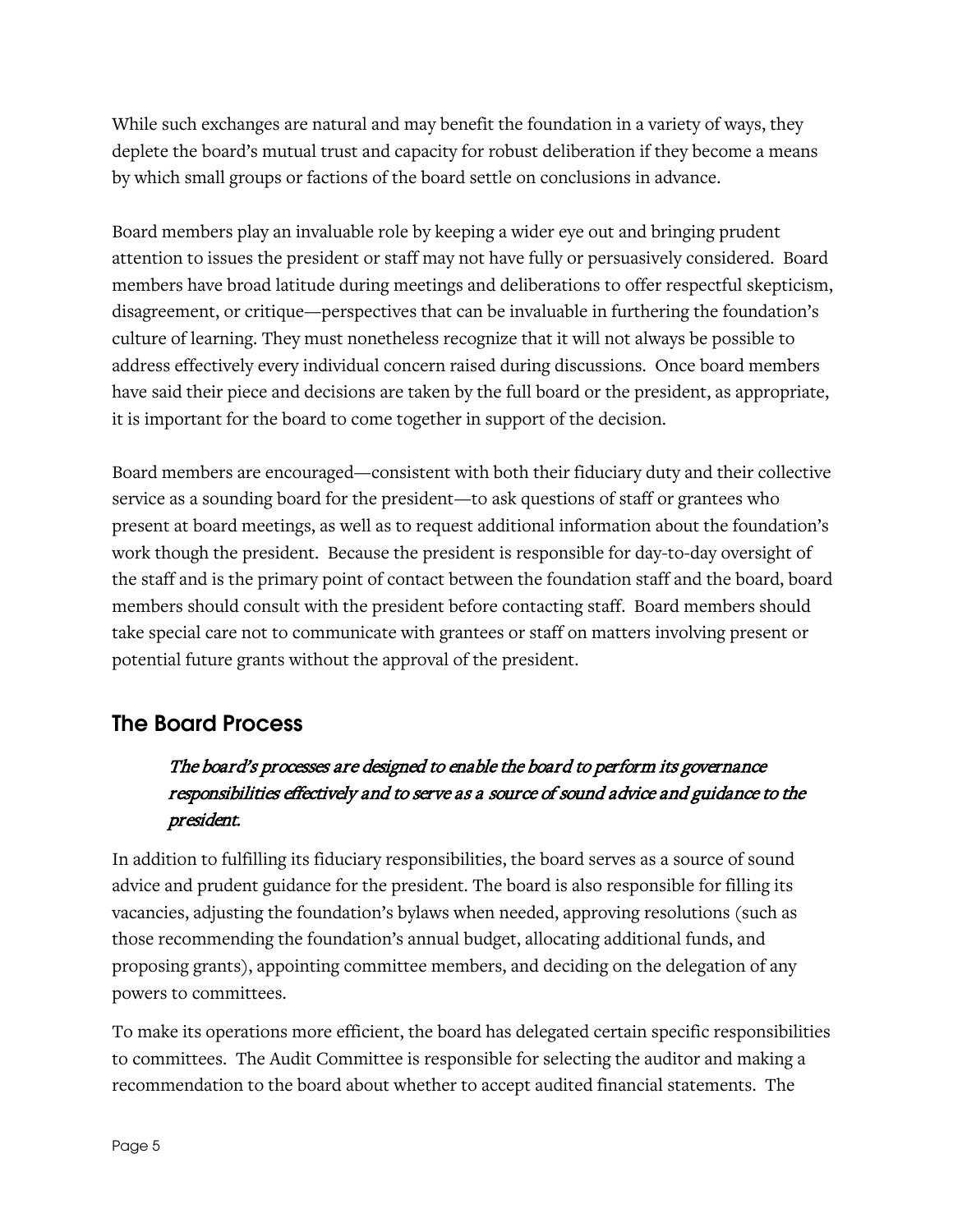Compensation Committee approves compensation for the foundation's officers and investment directors and recommends to the full board the president's compensation. The Investment Committee formulates an investment policy goal for the foundation's investment program, subject to the board's approval. The Nominations and Governance Committee recommends candidates for board vacancies and reviews matters involving the foundation's governance. The effective operation of these committees depends on robust communication between them and the full board—a key function of committee chairs.

Selection of board members is among the board's most important responsibilities. In selecting board members, we seek to ensure the foundation benefits from a broad range of perspectives, cultural and socioeconomic experiences, and professional backgrounds—thereby helping ensure a healthy mix of views and skills. This mix contributes to the foundation's work in multiple ways. The foundation is a global funder, for example, that must understand and work with people from a wide range of different cultures.

We recognize that there are many more kinds of diversity than a board our size can reflect at any single point in time. At the same time, we give due weight to the importance of certain kinds of diversity—particularly racial, ethnic, and gender diversity—given their importance in society. As the [foundation's guiding principles](https://hewlett.org/diversity-equity-inclusion/) convey:

The foundation embraces the importance of diversity, equity, and inclusion in all its operations— both internally, in our hiring process and organizational culture and practices, and externally, in our grantmaking and related efforts. We care about and hold these values essential both because this is the right thing to do and because it is the smart thing to do.

Because the board depends on committees to execute certain specialized functions, finding board members with suitable expertise in areas like finance is an important consideration in the selection of board candidates. The most important quality in the selection of board members, however, is a candidate's ability to contribute to the board's deliberations in a manner consistent with these principles.

#### The Role of the Board Chair

The chair bears primary responsibility for the conduct of board meetings and for supporting the board's culture of respectful deliberation.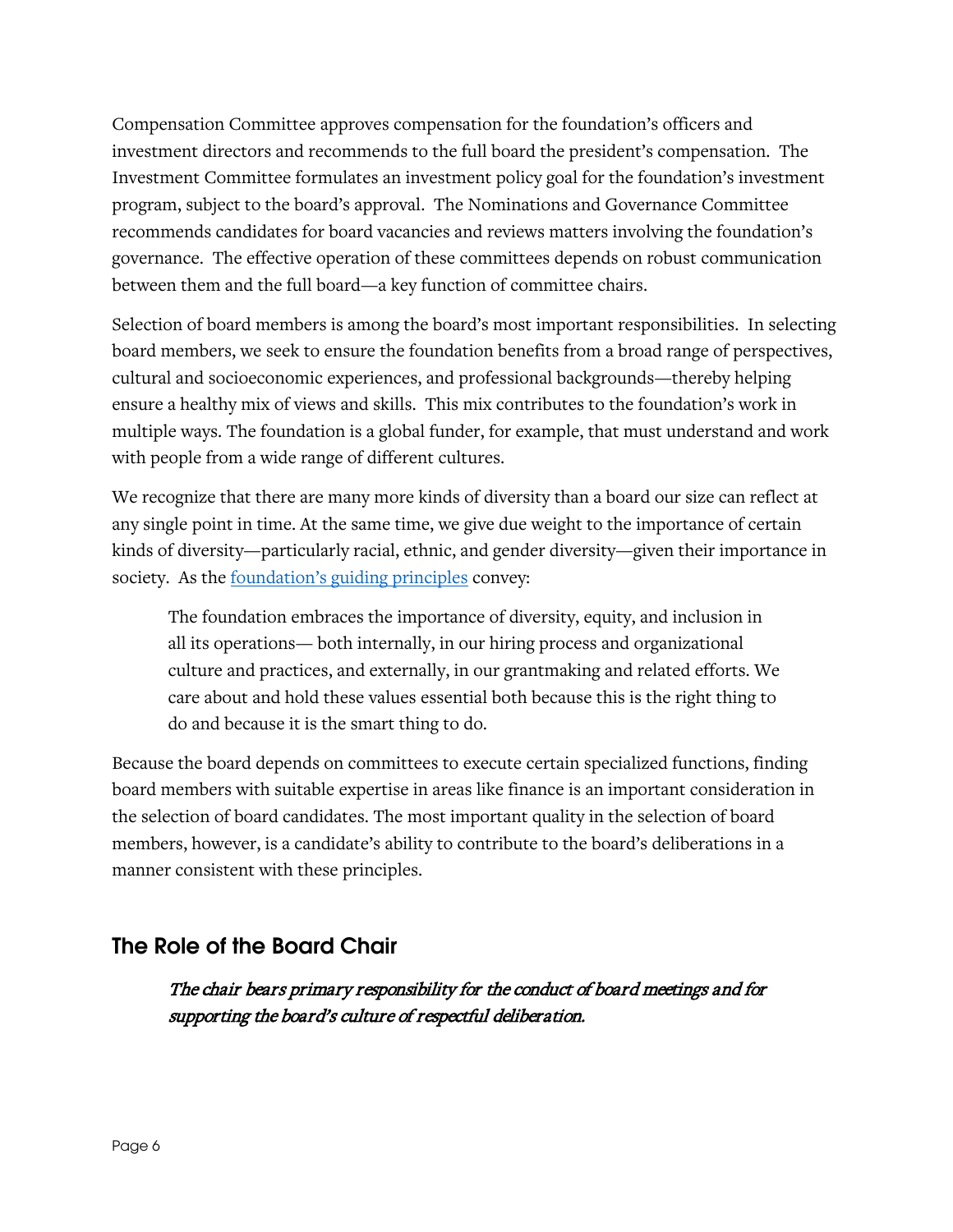The chair of the board serves as the board's representative in supporting, maintaining contact with, and providing a sounding board for the president between meetings. The chair bears primary responsibility for the conduct of board meetings, including making sure every board member has opportunities to participate and contribute to the discussion. The chair should, where possible, anticipate concerns of board members and help the president and staff address them. The chair should endeavor to be available to the president on an ongoing basis to help the president achieve the foundation's objectives, address unexpected situations, and anticipate how best to engage the board in key decisions about the foundation's direction.

Wherever possible, the chair should endeavor to facilitate the engagement of all board members in deliberations. It is also the chair's role to encourage board members to bring their ideas and concerns to board discussions (or to committee or task force meetings), and to help avoid situations where board members engage in factional discussions or decision-making that deprives the entire board of an opportunity to decide matters together.

The chair has primary responsibility for providing candid, helpful feedback to the president, taking account of board members' comments during executive session and the general tenor of discussion during board meetings. The chair further supports the board's culture of mutual respect and collegiality by providing feedback to board members when needed. Along with the president and family members who serve on the board, the chair shares responsibility for maintaining communication with the broader Hewlett family.

# The Hewlett Family and the Board

The Hewlett family provides an invaluable long-term perspective. The family engages with the foundation through its representation on the board, participation in advisory committees focused on specific programmatic areas of grantmaking activity, and informal contacts with the president and the chair.

The foundation was created by William and Flora Hewlett for the betterment of humankind. Although most board seats are reserved for non-family members, the Hewlett family remains an important participant in the affairs of the foundation that bears its name. Continued involvement in the foundation's affairs by the Hewlett family provides an invaluable long-term perspective and a variety of insights from different generations as the foundation continues to balance its necessary evolution with its history and enduring commitments. The Hewlett family engages with the foundation through its representation on the board, through participation in advisory committees focused on specific programmatic areas of grantmaking activity, and through informal contacts with the president and chair.